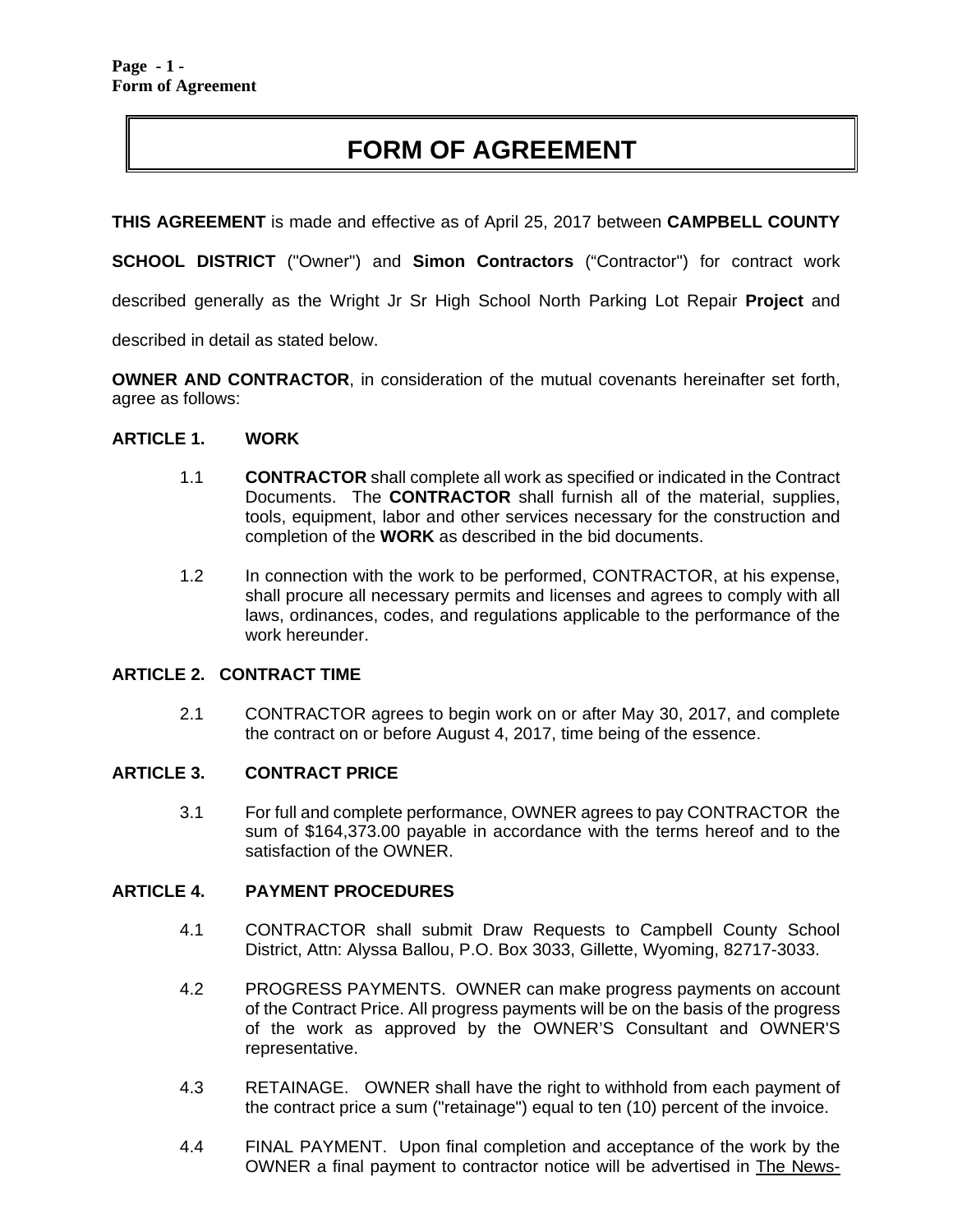#### **Page - 2 - Form of Agreement**

Record for a period of forty (40) days. Final payment will be processed after such period.

# **ARTICLE 5. CONTRACTOR'S REPRESENTATIONS**

- 5.1 CONTRACTOR has familiarized itself with the nature and extent of the Contract Documents, Work, Site, Locality, and all local conditions and Laws and Regulations that in any manner may affect cost, progress, performance or furnishing of the Work.
- 5.2 CONTRACTOR agrees to perform all the Work described in the Contract Documents.
- 5.3 CONTRACTOR will furnish all of the material, supplies, tools, equipment, labor and other services necessary for the construction and completion of the Work as described in the Contract Documents.

# **ARTICLE 6. CHANGES IN WORK**

6.1 The OWNER may order changes in the work, the Contract sum being adjusted accordingly. All such orders and adjustments shall be in writing and subject to the terms and conditions of this Contract. Claims by the CONTRACTOR for extra cost must be made in writing to the OWNER'S representative and approved by OWNER before executing the work involved.

# **ARTICLE 7. CONTRACT DOCUMENTS**

- 7.1 The Contract Documents which comprise the entire agreement between OWNER and CONTRACTOR concerning the Work consist of the following.
	- 1. Invitation for Bids
	- 2. Instructions to Bidders
	- 3. General Conditions
	- 4. Technical Specifications
	- 5. Addenda, and Bid Form
	- 6. Form of Agreement
	- 7. Notice of Award
	- 8. Performance and Payment Bond
	- 9. Certificate of Insurance
	- 10. Wyoming Unemployment Certificate of Good Standing
	- 11. Wyoming Workers Compensation Certificate of Good Standing
	- 12. Change Orders
	- 13. Blueprints
	- 14. Notice to Proceed
	- 15. Form of Bid

# **ARTICLE 8. CLEANING**

8.1 CONTRACTOR shall, at his own expenses, at all times keep the premises free from accumulation of debris, waste materials, and rubbish, and at the completion of the work, he shall remove his tools and equipment and all surplus materials, debris, waste material, and rubbish and shall leave the premises in a neat and clean condition. If CONTRACTOR does not attend to such cleaning immediately upon request, OWNER shall have the right to have this work done by others and deduct the cost therefore from the payment due CONTRACTOR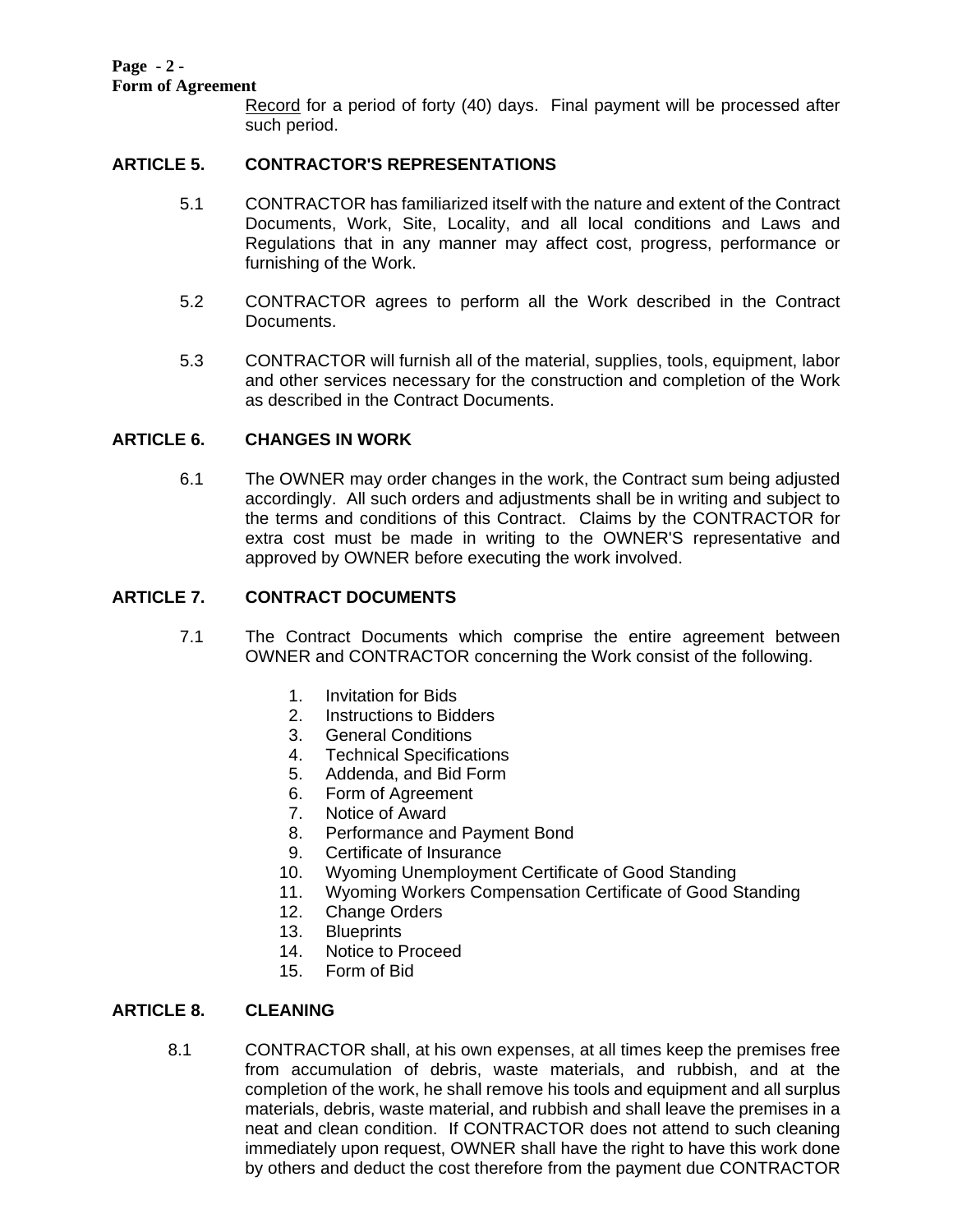hereunder.

# **ARTICLE 9. CONTRACTOR'S FAILURE TO PROSECUTE WORK.**

9.1 Should CONTRACTOR neglect to prosecute the work properly, or fail to perform any provision of the Contract, the OWNER after seven days written notice to the CONTRACTOR, may, without prejudice to any other remedy it may have, make good the deficiencies and may deduct the cost thereof from the payment then or thereafter due CONTRACTOR or, at its option, may terminate the Contract. If the unpaid balance of the contract price exceeds the expense of finishing the work, such excess shall be to CONTRACTOR, but if such expense exceeds such unpaid balance, CONTRACTOR shall pay the difference to the OWNER.

# **ARTICLE 10. DEFECTIVE WORK**

10.1 No payment, in whole or in part, shall be deemed a waiver of any defect in materials or workmanship, and the OWNER reserves the right to withhold payment pending inspection of the work performed by CONTRACTOR. Notwithstanding payment by OWNER of the sums due hereunder or failure of the OWNER to discover or reject defective material and workmanship, the CONTRACTOR shall re-execute any work that fails to conform to the requirements of the contract and that appears during the progress of the work and shall remedy any defects due to faulty materials or workmanship which appear within a period of one year from the date of completion of the contract. The provisions of this article apply to work done by subcontractors as well as work done by direct employees of the CONTRACTOR.

## **ARTICLE 11. INDEPENDENT CONTRACTOR**

- 11.1 CONTRACTOR shall at all time be an INDEPENDENT CONTRACTOR in performing the work under this Contract including any additions thereon and shall furnish all supervision and direction required to complete the work.
- 11.2 The CONTRACTOR is responsible for all state and federal taxes on payments earned under the agreement and on the earnings paid to any workers hired by the CONTRACTOR.

# **ARTICLE 12. ASSIGNMENT AND SUBCONTRACTS**

12.1 The CONTRACTOR shall not assign his interest in this contract nor sublet nor subcontract any portion of the work. The CONTRACTOR agrees to bind every subcontractor approved by the OWNER to all of the terms and conditions of this agreement. The CONTRACTOR agrees that he is fully responsible to the OWNER for the acts and omissions of his subcontractor, as CONTRACTOR is for the acts and omissions of himself and of persons directly employed by him.

# **ARTICLE 13. INDEMNIFICATION**

13.1 CONTRACTOR agrees to indemnify and save harmless OWNER, and any of its affiliated companies from and against all claims, demands, liabilities, suits, judgments and decrees, losses and costs and/or expenses of any kind or nature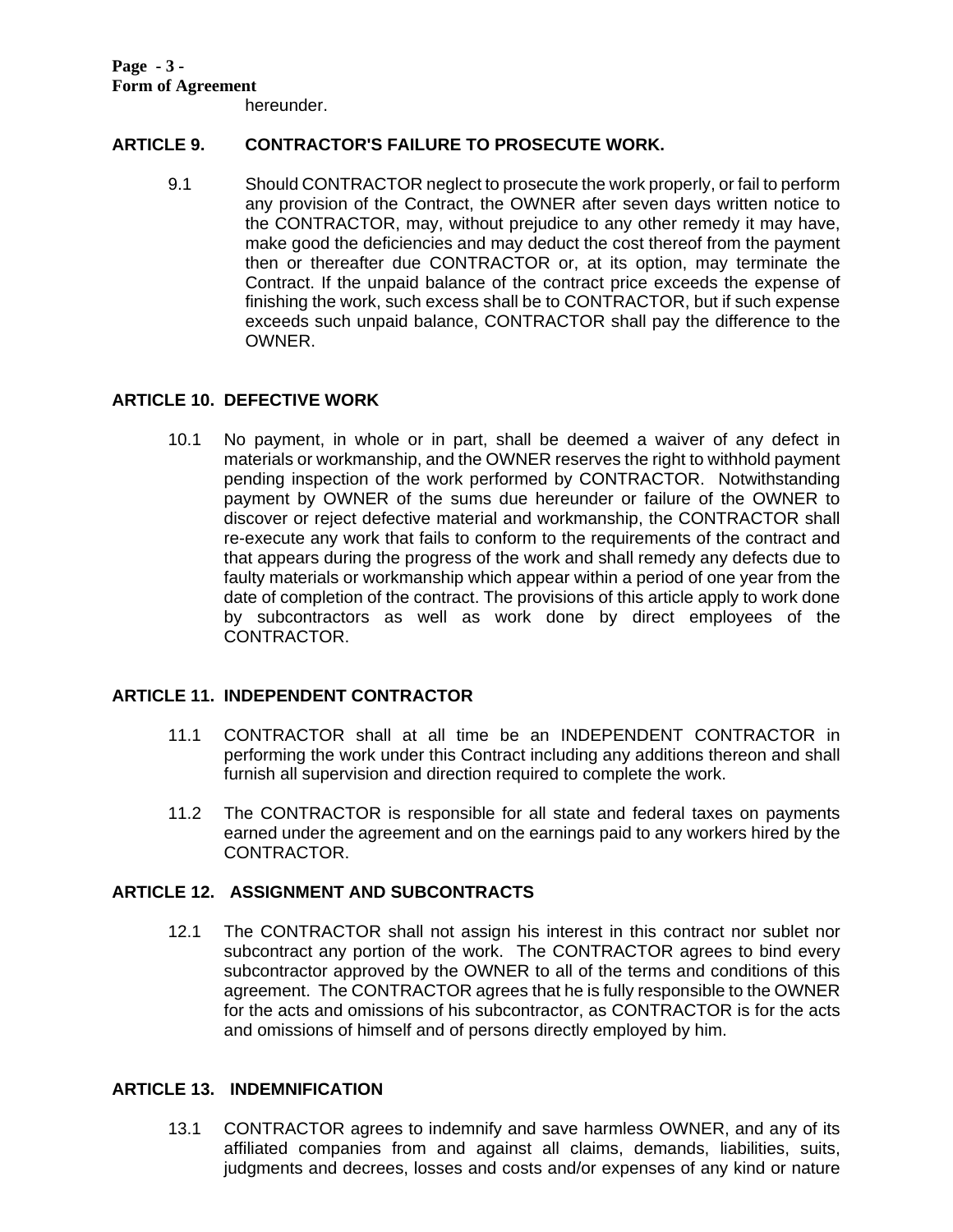#### **Page - 4 - Form of Agreement**

whatsoever on account of injuries to or death of any person or persons or damage to any property occurring directly or indirectly from the performance of work hereunder by CONTRACTOR or his employees, agents, servants, associates or subcontractors however such injuries or death or damage to property may be caused.

# **ARTICLE 14. WAIVER OF CLAIMS, LIENS, ETC.**

14.1 CONTRACTOR, individually and on behalf of his subcontractors, materialmen and workers hereby waives and agrees to indemnify and save harmless the OWNER from all attachments, claims, and liens against OWNER and OWNER's property by reason of labor or materials or both, furnished under this CONTRACT.

# **ARTICLE 15. MISCELLANEOUS**

- 15.1 OWNER and CONTRACTOR each binds itself, its partners, successors, assigns and legal representatives to the other party hereto, its partners, successors, assigns and legal representatives in respect of all covenants, agreements and obligations contained in the Contract Documents.
- 15.2 OWNER and CONTRACTOR acknowledge that this Agreement is subject to the "Preference for State Laborers" as provided in Wyoming Statute per Wyoming Statute § 16-6-203 et.seq. Said Statute requires, in part, that "Wyoming labor be used except other laborers may be used when Wyoming laborers are not available for the employment from within the state or are not qualified to perform the work involved." CONTRACTOR, by signing this Agreement, specifically acknowledges the requirements of Wyoming Statute § 16-6-203 and pursuant to said statute, CONTRACTOR agrees that it shall use Wyoming laborers as required.
- 15.3 16-6-103. Limitation on subcontracting by resident contractors. A successful resident bidder shall not subcontract more than thirty percent (30%) of the work covered by his contract to nonresident contractors.

# **ARTICLE 16. LIQUIDATED DAMAGES**

 16.1 The OWNER and CONTRACTOR recognize that time is of the essence in this AGREEMENT. OWNER and CONTRACTOR agree that, as liquidated damages for delay, the CONTRACTOR shall pay the OWNER three hundred dollars (\$300) for each day that expires after the time specified for final completion.